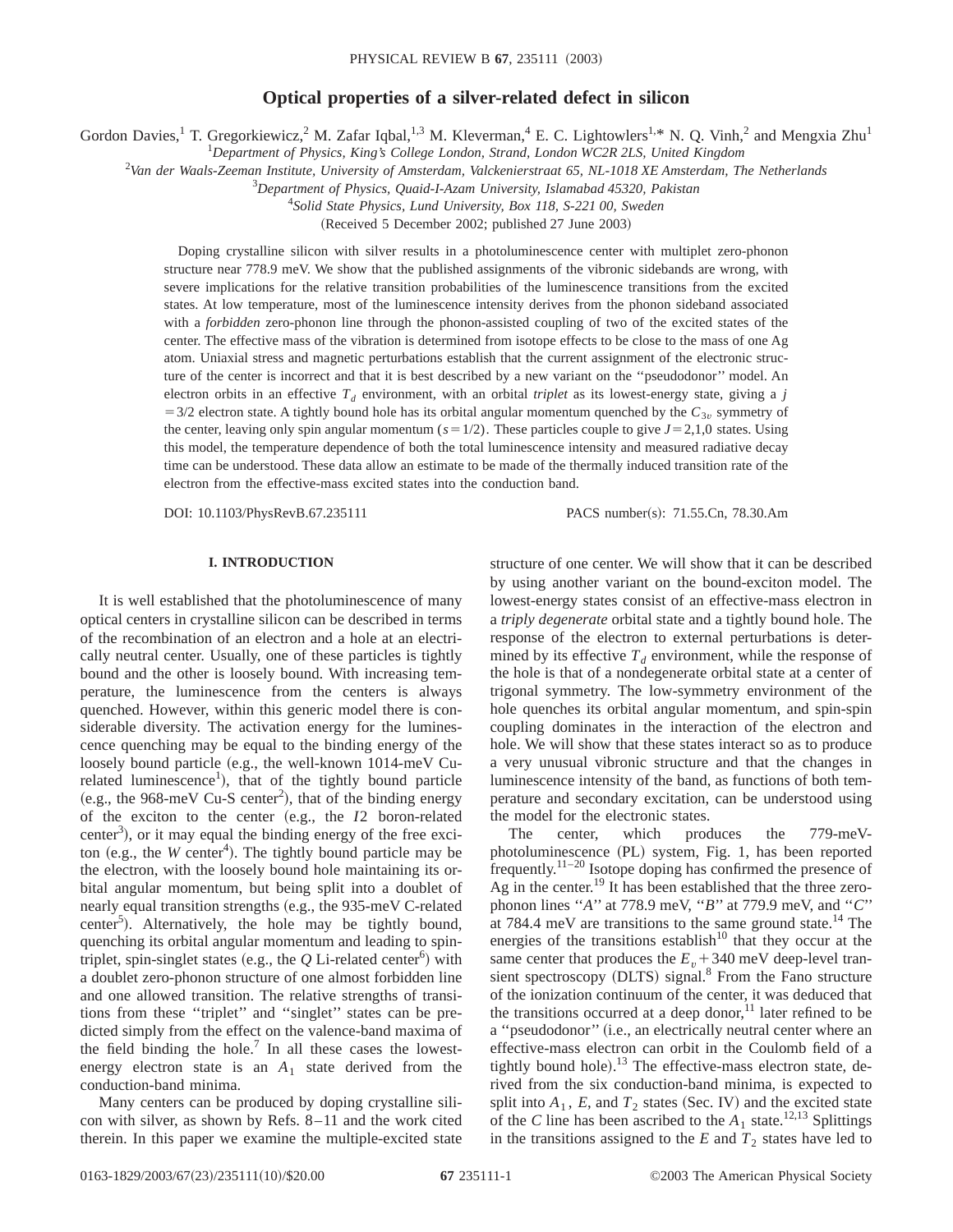

FIG. 1. The upper three spectra show measured photoluminescence spectra of the 779-meV center in silicon at 1.6, 4.2, and 15 K. Two one-phonon resonance modes, labeled  $F_1$  and  $F_2$ , are observed. The zero-phonon line *A* weakens relative to  $F_1$  and  $F_2$  on cooling from 4.2 to 1.6 K. The inset at the top shows an enlarged (and shifted) spectrum of the *A* and  $F<sub>0</sub>$  lines at 1.6 K. The marker is 1 meV long. The lowest curve shows the luminescence spectrum calculated as in Sec. V and for 4.2 K. The peaks are simulated using Lorentzian line shapes with the widths as determined from experiment and the intensities calculated with the parameters that give the best fit to the energy levels. In the calculation, only the  $F_1$  mode has been considered. The  $F_2$  mode would be produced by the same process as for  $F_1$ .

the suggestion that the symmetry of the center is  $C_{2v}$ .<sup>11</sup> The symmetry has also been assigned to  $T<sub>d</sub>$  on the basis of a possible link to the NL42 paramagnetic resonance center.<sup>15</sup> The phonon replicas are stated to be phonon sidebands of the *A, B*, and *C* zero-phonon lines.<sup>14</sup> However, despite the many publications, there has been no unified description of the optical properties of the center including the observed responses to external perturbations.

We show in this paper that the assignments of the vibronic sidebands are wrong, with severe implications for the relative transition probabilities of the luminescence transitions from the excited states. At low temperature, most of the PL intensity derives from the phonon sideband associated with a *forbidden* zero-phonon line (Sec. III). The responses of the excited states to uniaxial stress and magnetic field perturbations are presented in Sec. IV. The large splitting of line *C* under uniaxial stress establishes that the excited state should be assigned to a  $T_2$  effective-mass orbital state in  $T_d$  symmetry, rather than the current assignment to an  $A_1$  orbital. We show that the low-symmetry environment of the hole quenches its orbital angular momentum and spin-spin coupling dominates in the interaction of the electron and hole. The mechanism through which the vibronic sideband is produced is presented in Sec. V, and by using isotope data to estimate the effective mass of the vibration, it is shown to be consistent with the perturbation data (Sec. VI). Knowing the electronic structure, the temperature dependence of both the total PL intensity and the measured radiative decay time can be understood, and we make a first estimate of the transition rate for thermal quenching of a ''pseudodonor'' in silicon. (Sec. VII). We begin by presenting the experimental method and preparation of the samples.

## **II. SAMPLE PREPARATION AND EXPERIMENTAL METHOD**

The center was produced from relatively pure float-zone silicon, including 1000  $\Omega$  cm *n* type, with an oxygen concentration  $\lceil O \rceil < 10^{14}$  cm<sup>-3</sup> and carbon  $\lceil C \rceil < 5 \times 10^{15}$  cm<sup>-3</sup>, and 100  $\Omega$  cm  $p$  type. The material was first gettered to drive out Cu atoms. It was then HF/HNO<sub>3</sub> etched, RCA cleaned, and HF dipped before Ag was evaporated on one side. The slices were heated at  $1100-1150$  °C for 4–20 h in a quartz tube in flowing Ar gas, cooled down either in the tube or quenched to room temperature in water, and the surface was etched to remove about 70  $\mu$ m. Natural and isotopically enriched silver  $(99.5\% \ {}^{107}\text{Ag}$  and  $99.4\% \ {}^{109}\text{Ag})$  were used. Optical measurements were carried out using a variety of Fourier transform spectrometers and dispersive spectrometers, fitted with germanium diode detectors. The luminescence spectroscopy was carried out using  $514$ -nm Ar<sup>+</sup> lasers operating at constant powers of typically 400 mW. Uniaxial stress measurements were carried out at temperatures from 4.2 up to 20 K and with stresses up to 200 MPa. For the Zeeman measurements, the magnetic field was varied from 0 up to 4.5 T. Time-resolved measurements were carried out using a Tektronic TDS 3032 digital oscilloscope in combination with a Hamamatsu R5509-72 InP/InGaAs photomultiplier tube. For the lifetime data of Sec. VII, transient excitation was obtained by chopping the laser excitation beam mechanically at 200 Hz. The system response time was measured as  $38 \mu s$ . For the two-beam experiments, luminescence from the Ag center was excited by a frequency-doubled Nd:YAG laser with pulse lengths of several ns. A freeelectron laser, giving pulses of  $5-7 \mu s$ , was fired with a delay time of up to 1 ms relative to the Nd:YAG pulses. The free-electron laser was tunable in the range 70–170 meV.

### **III. STRUCTURE OF THE LUMINESCENCE BAND**

Usually, as the temperature decreases, the zero-phonon line of a band increases in intensity relative to the vibronic sideband. Figure 1 shows that between 4.2 and 1.6 K the line *A* weakens relative to the phonon sideband. Line *A* is evi-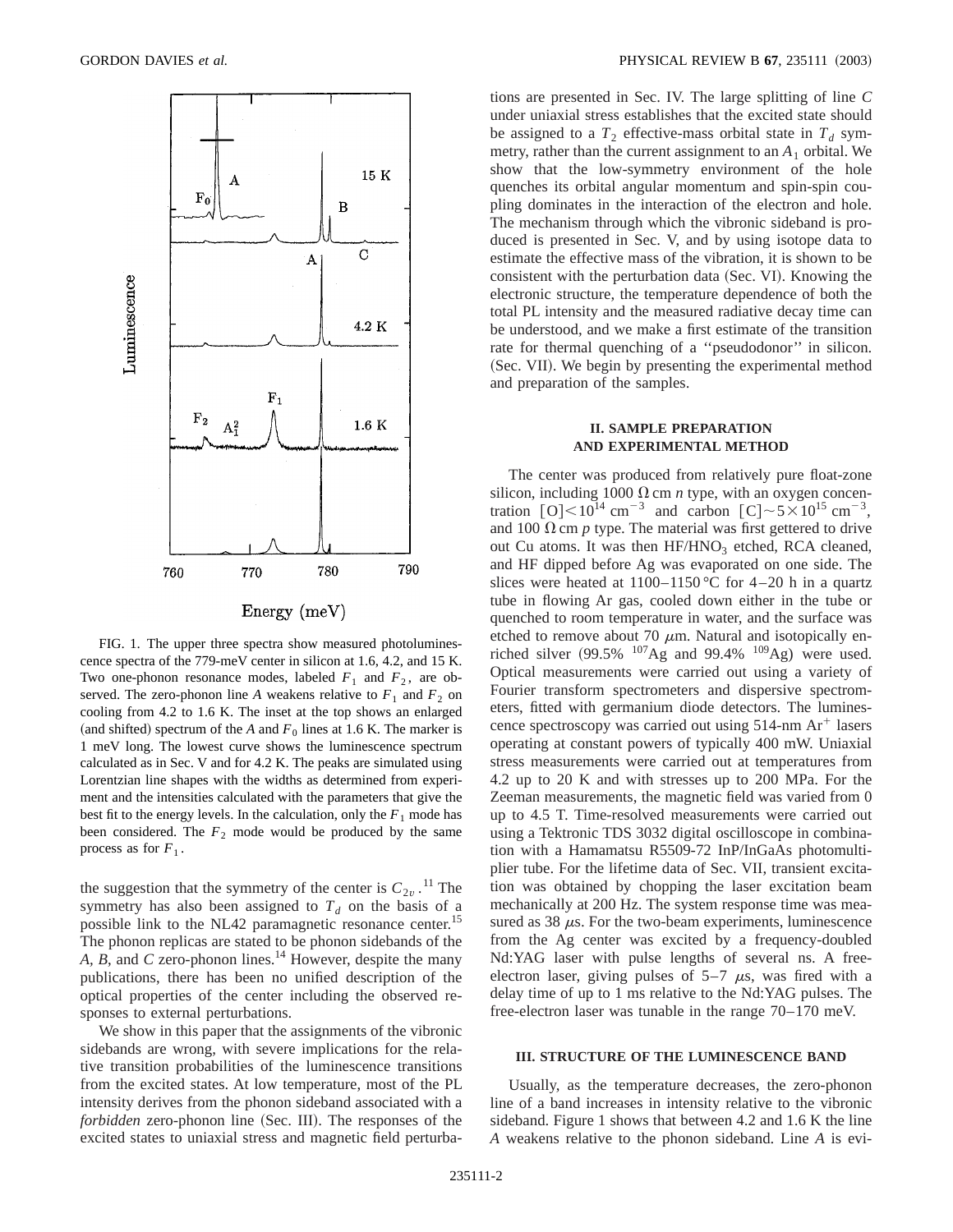

FIG. 2. Arrenhius plots of the variation with temperature of the intensities of line *A* relative to  $F_1$  (triangles), *A* relative to  $F_2$ (squares), and *C* relative to  $F_1$  (diamonds). Both of the activation energies for line  $A$  are  $\sim$  0.26 meV, equal to the spectroscopic separation of *A* from the "forbidden" line  $F_0$ , and the activation energy for line *C* is  $\sim$  5.8 meV, equal to the spectroscopic splitting of  $F_0$ and *C*.

dently not the zero-phonon line of the low-temperature band, in contrast to the assignments by Refs. 15 and 17. Below 2 K a very weak line  $F_0$  is resolved at 778.6 meV, 0.25 meV below *A*, as shown in the enlarged inset to Fig. 1. The ratios of the phonon sidebands  $F_1$  and  $F_2$  are temperature independent, Fig. 1, demonstrating that they derive from the same initial state. Their associated zero-phonon line is established by the data in Fig. 2, where we show the variations with temperature of the intensity ratios of *A* to  $F_1$  and of *A* to  $F_2$ . Both ratios follow Arrhennius behavior, with activation energies, respectively, of  $0.26 \pm 0.02$  and  $0.26 \pm 0.3$  meV, equal to the energy separations of the zero-phonon lines  $A$  and  $F_0$ . The zero-phonon line associated with the sidebands  $F_1$  and  $F_2$  is therefore  $F_0$ , not the stronger *A*. Similarly, the ratio of *C* to  $F_1$  has an activation energy of  $5.8 \pm 0.9$  meV, equal to the spectroscopic splitting of  $F_0$  and  $C$  (5.7 meV). From the data in Fig. 2, the intensity ratio of lines *C* and *A* extrapolated to infinite temperature is  $I_C/I_A = 21 \pm 6$ , similar to the value of 28 measured directly from the ratio of  $I_C/I_A$  by Iqbal *et al.*<sup>14</sup> We also agree with their result that  $I_B/I_A$  $=0.7\pm0.05$ .

By extrapolating the measured ratios to infinite temperature, the total transition probabilities in the  $F$  bands  $(F_1)$  $+F_2$ ) relative to *A*, *B*, and *C* are



FIG. 3. The squares show the Zeeman effect measured for the zero-phonon lines *A* and *B*, and the diamonds show transitions induced from  $F_0$ . Line *C*, which is not shown, does not shift, as expected from the model of Sec. IV. The lines are calculated as in Sec. IV with parameters  $\lambda = -0.46$  meV,  $g_s = 1.9$ , and  $g_l = 0$ . The lines close to the data for  $F_0$  have been obtained by downshifting the fits to the lowest-energy components of line *A*.

$$
I_F/I_A = 0.68 \pm 0.04, \quad I_F/I_B = 1.0 \pm 0.1,
$$

$$
I_F/I_C = 0.032 \pm 0.016.
$$
 (1)

The phonon energies of the well-defined sidebands  $F_1$ and  $F_2$ , measured from the zero-phonon level  $F_0$ , are, respectively,  $\hbar \omega_1 = 5.8$  meV and  $\hbar \omega_2 = 14.6$  meV. The spectra of Fig. 1 show no discernible contributions to the sideband arising from line *B*. Lines *A* and  $F_0$  are sufficiently close that their phonon sidebands would not be separately resolved. To place an upper limit on the strength of coupling of *A* to the 5.8-meV mode, suppose that the *A* transitions contribute a fraction  $f$  to the phonon sideband  $F_1$ , with the remainder arising from  $F_0$ . Then the ratio of  $I_A/(1-f)I_{F1}$  should obey a Boltzmann ratio with an activation energy equal to the separation of the lines  $A$  and  $F_0$ . Taking account of experimental uncertainties, a maximum of 15% of the transition from level *A* can go to the one-phonon line  $F_1$ , so that to a good approximation transition *A* does not couple to *one* quantum of the 5.8-meV mode. The dominant luminescence at low temperature is therefore associated with an essentially forbidden line  $F_0$ . The peak at 767.2 meV, labeled  $A_1^2$  in Fig. 1, is assigned to a *two-phonon* assisted transition of the 5.8 meV mode and line *A*. The mechanism producing these vibronic effects is presented in Sec. V.

## **IV. PERTURBATIONS OF THE ZERO-PHONON LINES BY MAGNETIC AND STRESS FIELDS**

The effects of magnetic fields on the lower-energy lines were measured at 4.2 and 20 K by photoluminescence (Fig. 3) and by optical absorption at  $4.2$  K for the higher-energy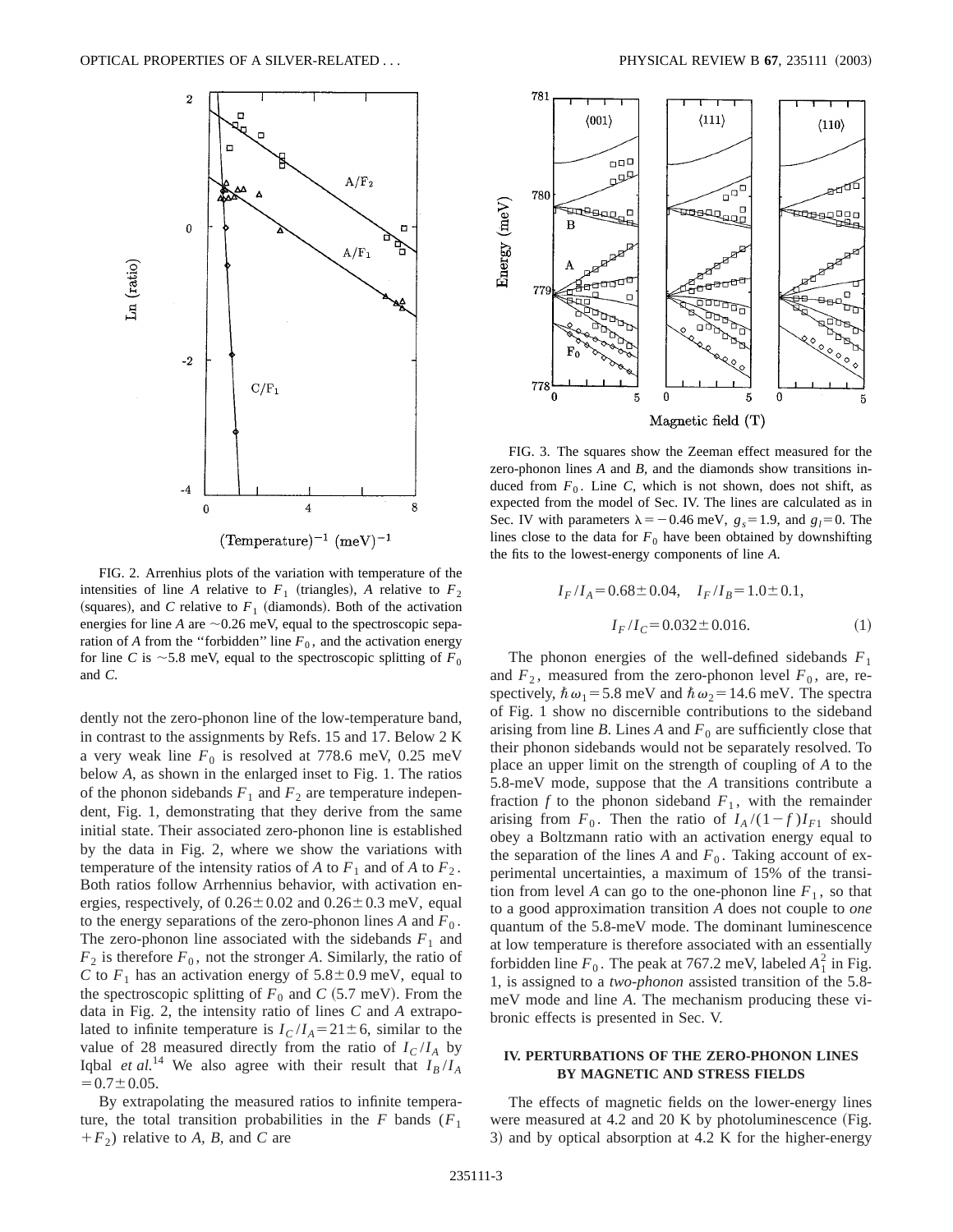

FIG. 4. Zeeman effect of the higher excited states, labeled as  $1s(E+T_2)$  in Ref. 9, with the magnetic field along  $\langle 001 \rangle$  and  $\langle 111 \rangle$ directions. The squares are the experimental data, and the lines are calculated using the spin-orbit parameter  $\lambda = -0.46$  meV derived from the fit of the Zeeman effect on the lines  $A$  and  $B$  (Fig. 3) and a spin *g* factor  $g_s = 1.3$ . The line at 797.9 meV is assigned to the transition from the singlet state, analogous to line *C*.

transitions near 796 meV (Fig. 4). Line  $C$  is not affected by the field. The effect of uniaxial stresses are shown for the lower energy lines in Fig. 5, using luminescence at 4.2 and 20 K to enhance these low-energy transitions, and in Fig. 6, using absorption measurements to monitor also the higher energy states.

The magnetic perturbations are isotropic within measuring accuracy and so contain no information about the point group of the center. This result supports the proposal that the



FIG. 5. The squares show the data for the splittings of the zerophonon lines under stress along the  $\langle 001 \rangle$ ,  $\langle 111 \rangle$ , and  $\langle 110 \rangle$  crystal directions, measured in luminescence at 4.2 and 20 K. Experimental data for the transitions induced by the stresses are shown by diamonds. The lines are the fits derived from the model described in Sec. IV. Dashed lines originating near 780.2 meV show the predicted energies of the  $J=0$  state.

hole is tightly bound,<sup>13</sup> because then its orbital angular momentum is quenched, leaving only its spin angular momentum, which responds isotropically to the magnetic field at the resolution available optically.

The effects of stress are most easily seen for line  $C$  (Figs. 5 and 6). The line splits under  $\langle 001 \rangle$  stress at the rate of 79  $\pm$  2 meV/GPa, similar to the splitting of the conduction-band minima  $[92.5 \text{ meV/GPa}$  (Ref. 21)], while there is little splitting under  $\langle 111 \rangle$  stress. These results confirm the effectivemass nature of the electron. The electron state is derived from the six conduction-band minima and so transforms as  $A_1$ , *E*, and  $T_2$  states in  $T_d$  symmetry. In a basis set ordered as  $A_1$ ,  $E_\theta$ ,  $E_\epsilon$  and  $T_2^x$ ,  $T_2^y$ ,  $T_2^z$ , these valley orbit states are perturbed under stress according to the symmetric matrix<sup>22</sup>

$$
\begin{pmatrix}\n-\gamma(5+\delta) & ps_{\theta} & ps_{\epsilon} & 0 & 0 & 0 \\
-Bs_{\theta} + \gamma(1-\delta) & Bs_{\epsilon} & 0 & 0 & 0 \\
Bs_{\theta} + \gamma(1-\delta) & 0 & 0 & 0 \\
C(\sqrt{3}s_{\epsilon} - s_{\theta}) & 0 & 0 \\
-C(s_{\theta} + \sqrt{3}s_{\epsilon}) & 0 \\
2Cs_{\theta}\n\end{pmatrix}.
$$
\n(2)

Here  $6\gamma$  is the energy separation of the *E* state from the  $A_1$ state and  $2\delta\gamma$  is the displacement of the  $T_2$  state from *E*. The terms  $s_{\theta}$  and  $s_{\epsilon}$  are the stress combinations

where the stress tensor components  $s_{ij}$  are written in terms of the Cartesian coordinates  $i, j=x, y, z$  of the crystal and compressive stress is defined to be positive. Hydrostatic stress terms, which would appear down the diagonal of the matrix, are omitted (and will be introduced below).

$$
s_{\theta} = 2s_{zz} - s_{xx} - s_{yy}, \quad s_{\epsilon} = \sqrt{3}(s_{xx} - s_{yy}),
$$

An *A*<sup>1</sup> state is perturbed only by hydrostatic stresses and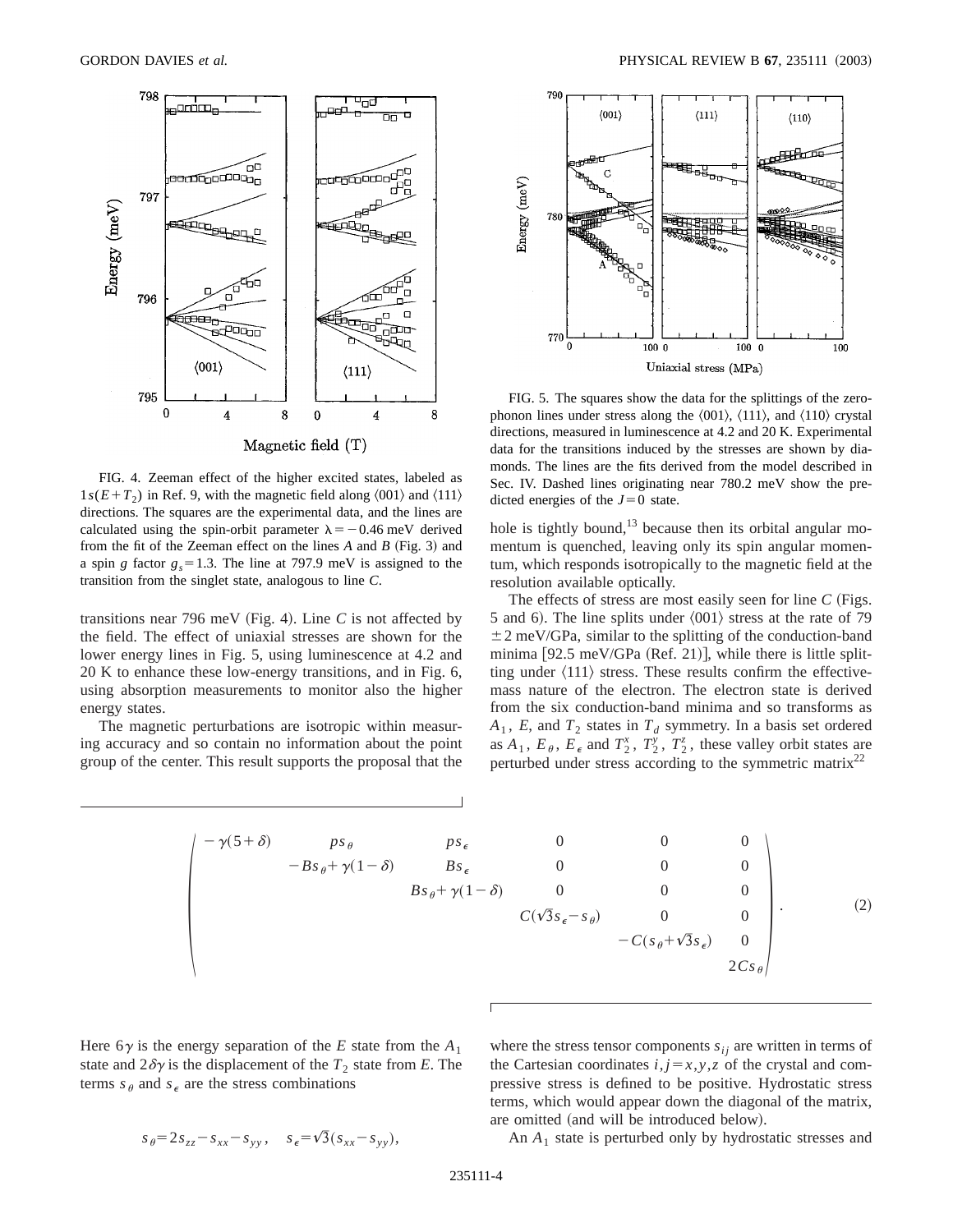

FIG. 6. The squares show the data for the splittings of the zerophonon lines under stress along the  $\langle 001 \rangle$ ,  $\langle 111 \rangle$ , and  $\langle 110 \rangle$  crystal directions, measured in absorption at 4.2 K. The lines are the fits derived from the model described in Sec. IV.

by coupling through the terms  $ps_{\theta}$  and  $ps_{\epsilon}$  to the *E* state, Eq.  $(2)$ . The considerable splitting of line *C* under  $\langle 001 \rangle$  stress and the linearity of the splitting establishes that *C* does not have an  $A_1$  state, as is central to existing descriptions of the excited states of the center.<sup>11</sup> Line *C* derives from the  $T_2$ component of Eq.  $(2)$ .

Under stress, the matrix shows that the  $T_2$  state splits into two components under  $\langle 110 \rangle$  stress and is not split under  $\langle 111 \rangle$  stress. Consequently, to obtain the two components seen in  $\langle 001 \rangle$  stress, two in  $\langle 111 \rangle$ , and at least three in  $\langle 110 \rangle$ stress, the hole must not be split under  $\langle 001 \rangle$  stress and must be perturbed into two states by  $\langle 111 \rangle$  stress and by  $\langle 110 \rangle$ stress. These splittings are only expected for an orbitally nondegenerate state in a trigonal local symmetry, $^{23}$  which defines the environment of the hole.

Having determined the environment of the electron and hole as independent particles, we now need to consider their interaction. In an isoelectronic model, the ground state of the system is the ''vacuum'' state with no particles. It therefore has a spin of  $S=0$ , and optical transitions are only allowed to it from the singlet excited states. Line *C* is not perturbed by the magnetic fields and so has an  $S=0$  excited state. It also has a relatively high transition probability  $[Eq. (1)]$ . The excited state of line *C* can be conveniently labeled  ${}^{1}T_2$  in a  $T_d$ notation. If the spins of the electron and hole can combine to give  $S=0$ , then  $S=1$  combinations are also expected. Line *A* splits isotropically into five components in a magnetic field (Fig. 3). Borrowing atomic physics notation, a  $T_2$  state has orbital angular momentum  $l=1$ , which combines with *S*  $=$  1 to give  $J=2$ , 1, and 0; the  $J=2$  state would split into five components in a magnetic field, as does line *A*. Using a spin-orbit coupling  $H_{so} = \lambda \mathbf{L} \cdot \mathbf{S}$  and assigning the triplet state to line *B* predicts the  $J=0$  state 0.3 meV above *B*. This state can be observed in luminescence when it is induced by  $\langle 110 \rangle$ uniaxial stresses, Fig. 5. The same splittings are observed for the  $796$ -meV group of lines (Fig. 4), and here the line ascribed to  $J=0$  can be observed at zero field at 797.2 meV. As required, it is not split by the magnetic field. The lines near 796 meV could therefore originate from the same electronic states as lines *A, B*, and *C*, with a hole state 16.9 meV higher than that involved in those lines.

For a more detailed description, it is convenient to write the  ${}^{3}T_2$  states in the angular momentum form

$$
|1\rangle = (T_2^x + iT_2^y)/\sqrt{2}, \quad |0\rangle = T_2^z, \quad |-1\rangle = (T_2^x - iT_2^y)/\sqrt{2}.
$$

The perturbation caused by the magnetic field is

$$
\Delta H_z = \mu_B (g_L \mathbf{L} + g_S \mathbf{S}) \cdot \mathbf{B}.
$$
 (3)

The combined stress and Zeeman perturbation matrix for the spin triplet states is given in the Appendix. The best fit to the Zeeman data for lines *A* and *B* gives  $\lambda = -0.46$  meV, *g<sub>S</sub>*  $=1.9\pm0.1$ , and  $g<sub>L</sub>=0$  (Fig. 3). Transitions induced from line  $F_0$ , shown by the diamonds in Fig. 3, are described well by simply downshifting the fits to the lowest-energy components of line *A*. The value  $g_L=0$  is as required for valleyorbit states. The same scheme also fits the overall splitting of the lines near 797 meV, with the same parameters  $\lambda$  =  $-0.46$  meV and  $g<sub>L</sub>=0$ , but with a slightly reduced  $g<sub>S</sub>=1.3$  $\pm 0.1$ , Fig. 4.

To fit the stress data requires the inclusion of the hole state, moving in trigonal symmetry, with the  $C_{3v}$  point group. To define the notation we consider a particular orientation of the  $C_{3v}$  optical center with the  $C_3$  axis parallel to [111] and with one of the reflection planes perpendicular to  $\lceil 1\overline{1}0\rceil$ . The hole is perturbed as

$$
\Delta V_h = a_1 (s_{xx} + s_{yy} + s_{zz}) + a_2 (s_{yz} + s_{zx} + s_{xy}), \tag{4}
$$

where the  $a_i$  are electronic operators.<sup>23</sup> Only two parameters  $A_1$  and  $A_2$  are required to describe the effect of stresses on the hole state, corresponding to the effect of each of the operators  $a_1$  and  $a_2$  of Eq. (4). From an optical transition we only measure the *difference* in energy between states. Consequently, we can measure the difference in their perturbations by totally symmetric stresses, but not the absolute perturbations. We therefore absorb the perturbation by hydrostatic stresses of the electron state into that of the hole state. The best fit to the effect of uniaxial stresses on the transitions *A, B*, and *C* is shown by the lines in Fig. 5. For the singlet states, the  $T_2$  level is perturbed as in Eq.  $(2)$ . The perturbations of the optical transitions have been defined as the difference between the electron energies and the hole energies, and the compressive stress is positive. With these conventions, the best-fitting values are, with  $\pm 15\%$  uncertainty,  $A_1 = 6.5$  meV/GPa and  $A_2 = 3.7$  meV/GPa. The one parameter for the electron state is  $C=-11.2$  $\pm$ 1.5 meV/GPa. This value is very similar to that of  $-11$ meV/GPa found at the well-known 789-meV carbon-oxygen center<sup>24</sup> and is comparable to the free-electron parameter of  $-15.4$  meV/GPa.<sup>21</sup>

We have noted the close similarity in the zero-field splitting and magnetic field perturbations of the multiplet near 796 meV and lines *A, B*, and *C*. The stress data for these lines can also be fitted using the same stress parameters as for *A, B*, and *C*, Fig. 6. Similarly, the higher-energy multiplet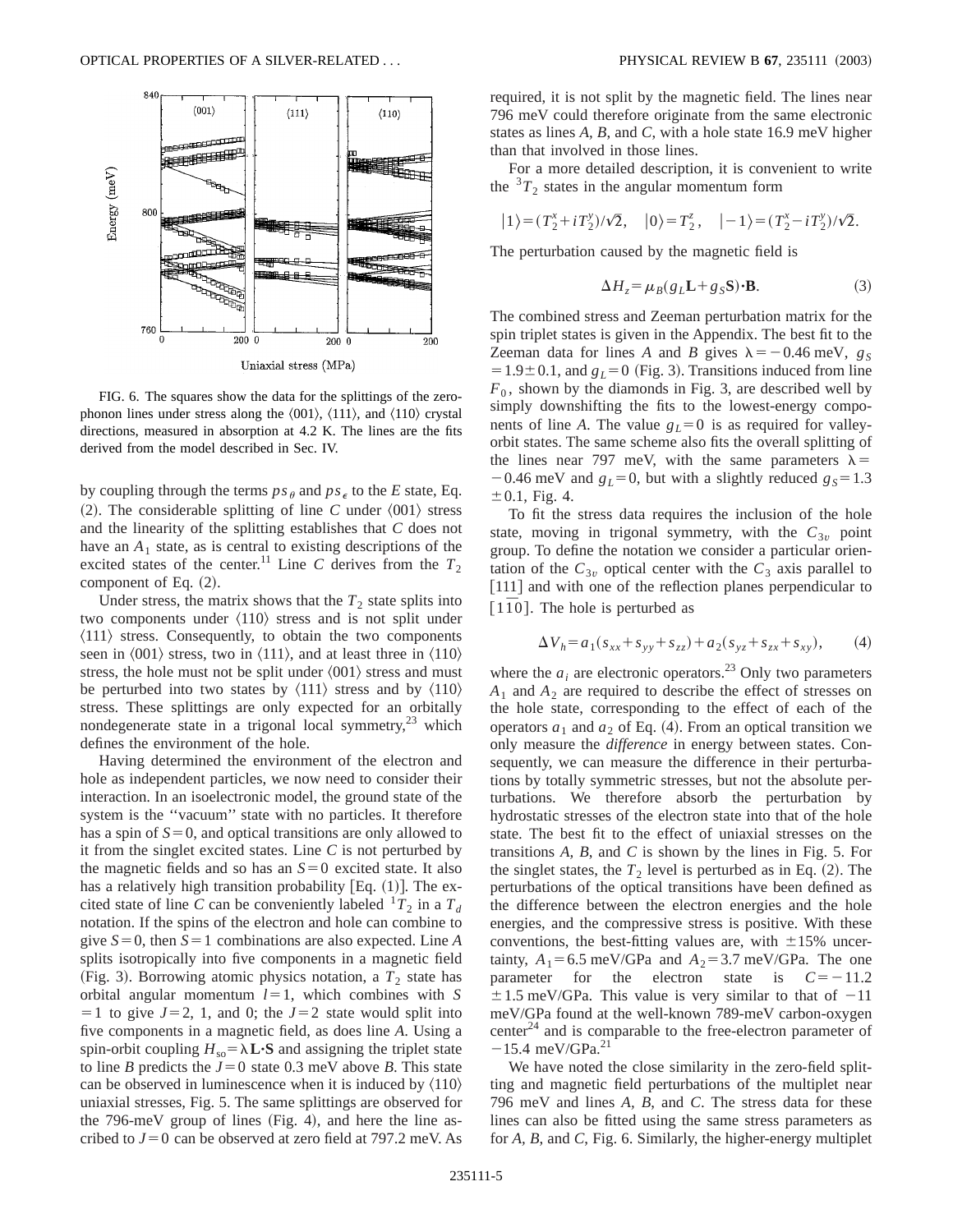near 820 meV splits with the same shift rates as the corresponding components of line  $C$  (Fig. 6).

The model presented here describes a considerable amount of perturbation data using an electron state derived from the  $T_2$  valley-orbit states. The excited state of the line  $F<sub>0</sub>$  does not form part of this scheme. We have not been able to determine the nature of that state since the  $F_0$  line is so weak. However, we note that the *E* valley-orbit states may be expected to be of a similar energy to the  $T_2$  states, and they *could* form the electron component of the exciton. The degeneracy  $g_F$  of the triplet *E* state would then be  $g_F = 6$ ; its exact value is not critical in its use below in Sec. VII.

### **V. ELECTRON-PHONON COUPLING**

The phonon sidebands  $F_1$  and  $F_2$  are associated with a forbidden zero-phonon line  $F_0$ , Sec. III. This situation arises when a vibration of the optical center couples the electronic state from which transitions are forbidden to one from which optical transitions are allowed. The simplest case is when the Hamiltonian of the center contains a term that is linear in the displacement of the relevant vibrational mode. The molecular deformation produced by a vibration is expected to perturb the orbital parts of the states rather than their spins and so will only couple states of the same spin. The line  $F_0$  is not readily detectable, but magnetic fields induce and shift the lower-energy components as for line *A* (Fig. 3), suggesting that the excited state of  $F_0$  is effectively another quintuplet. However, a definite assignment cannot be made to  $F_0$  since we do not see a full Zeeman splitting, and so we will allow  $F_0$  to interact with the excited states of either *A* or *B*. However, we can exclude coupling of  $F_0$  with the spin-singlet excited state of line *C*. The vibrational modes will be represented by one effective vibrational mode (with quantum energy of  $\hbar \omega$ ). In the absence of the vibronic coupling, the states can be represented by Born-Oppenheimer products of the *electronic states*  $\phi_X(r)$  (*X*=*F*,*A*,*B*) and the harmonic vibrational states  $\chi_i(Q)$ :

$$
\psi_{Xi} = \phi_X(r) \chi_i(Q), \tag{5}
$$

where *r* represents the coordinates of the electrons, *Q* is the vibrational coordinate, and  $i=1,2,...,$ <sup> $\infty$ </sup> indicates the vibrational state. These states are coupled by an electron-phonon term  $\partial Q$  that is linear in the mode displacement  $Q$ , where  $\partial \overline{Q}$ is an electronic operator. We define the strengths of these interactions as

$$
c_1 = \langle \phi_A | \hat{d} | \phi_F \rangle = \langle \phi_F | \hat{d} | \phi_A \rangle, \tag{6a}
$$

$$
c_2 = \langle \phi_B | \hat{d} | \phi_F \rangle = \langle \phi_F | \hat{d} | \phi_B \rangle. \tag{6b}
$$

Since there are negligible phonon sidebands originating from zero-phonon lines *A* and *B*, the effect of  $dQ$  on the states  $\phi_A$ and  $\phi_B$  themselves is approximately zero:

$$
\langle \phi_A | \hat{d} | \phi_A \rangle = \langle \phi_B | \hat{d} | \phi_B \rangle = 0. \tag{7}
$$

Similarly, we have no evidence for any phonon sidebands occurring through simple relaxation of the state *F*, and so

$$
d = \langle \phi_F | \hat{d} \rangle | \phi_F = 0. \tag{8}
$$

The state  $\psi_{Fi}$  is mixed with  $\psi_{Ai}$  and  $\psi_{Bk}$  by the coupling, producing new eigenstates  $\Psi_{F_p}$ ,  $\Psi_{Aq}$ , and  $\Psi_{Br}$ , which lie in the space spanned by  $\psi_{Fi}$ ,  $\psi_{Ai}$ , and  $\psi_{Bk}$ :

$$
\Psi_{Xp} = \sum_{i} f_{Xpi} \psi_{Fi} + \sum_{j} a_{X_{pj}} \psi_{Aj} + \sum_{k} b_{X_{pk}} \psi_{Bk}.
$$
 (9)

The coefficients  $f_{Xpi}$ ,  $a_{Xpi}$ , and  $b_{Xpk}$  may be found from the secular matrix, which has a very simple form. For each state  $X = F$ , *A*, and *B* with the same vibrational quantum state *p*,

$$
\langle \psi_{Xp} | H | \psi_{Xp} \rangle = E_X^0 + (\frac{1}{2} + p) \hbar \omega, \quad p = 0, 1, 2, \dots, \quad (10)
$$

where *H* is the Hamiltonian, including the vibronic coupling, and  $E_X^0$  is the energy of the (uncoupled) electronic state *X*. All the other elements of the matrix are zero except where those pairs of states are coupled by  $\partial O$ . The effect of  $\partial O$  on the electronic part of the Born-Oppenheimer products is defined by Eqs. (6) and (7). Since the coupling term  $\partial Q$  is linear in *Q*, it only couples vibrational states that differ by  $\pm 1$  in the quantum number. The coupling therefore has the form

$$
\langle \psi_{Fi} | \hat{d}Q | \psi_{Aj} \rangle = \langle \phi_F | \hat{d} | \phi_A \rangle \langle \chi_i | Q | \chi_{i \pm 1} \rangle
$$

$$
= c_1 \sqrt{\frac{\hbar}{2m\omega}} \sqrt{i+1} \delta_{j,i+1}
$$

$$
+ c_1 \sqrt{\frac{\hbar}{2m\omega}} \sqrt{i} \delta_{j,i-1}, \qquad (11)
$$

with corresponding expressions for the coupling of  $\psi_{Fi}$  to  $\psi_{Bj}$ .

The eigenvalues and eigenvectors of the secular matrix can be found numerically. The variable parameters in the matrix are the differences between the three energies of the electronic states  $E_X^0$  without vibronic coupling, the coupling  $c_1 / \sqrt{m \omega}$  between states *F* and *A*, and the coupling  $c_2 / \sqrt{m \omega}$ between *F* and *B*. The measured data are the energies of the zero-phonon states,  $E_F$ =778.6 meV,  $E_A$ =778.9 meV, and  $E_B$ =779.85 meV, the quantum  $\hbar \omega$  (which we set equal to the quantum of the mode of  $\hbar \omega = 5.8$  meV, since it is seen most strongly in the spectra), and the relative transition probabilities of line *A* to line  $F_1$  and *A* to *B*; we may also set the transition probability for the zero-phonon line  $F_0$  equal to zero. The energy levels of the lowest vibronic states are shown in Fig. 7 as a function of the coupling term  $c_1\sqrt{\hbar/2m\omega}$ .

It is found that a good fit can only be obtained when  $F_0$ couples predominantly with *either* state *A or* state *B*. The coupling is to the state *A* since the two-phonon line at 767.2 meV is observable as a result of the vibronic coupling, and its energy—and also the fact that it can be observed at temperatures when the zero-phonon line  $B$  is very weak (Fig. 1)—implies that it is produced by the *A* state. A least-squares fit to the data then gives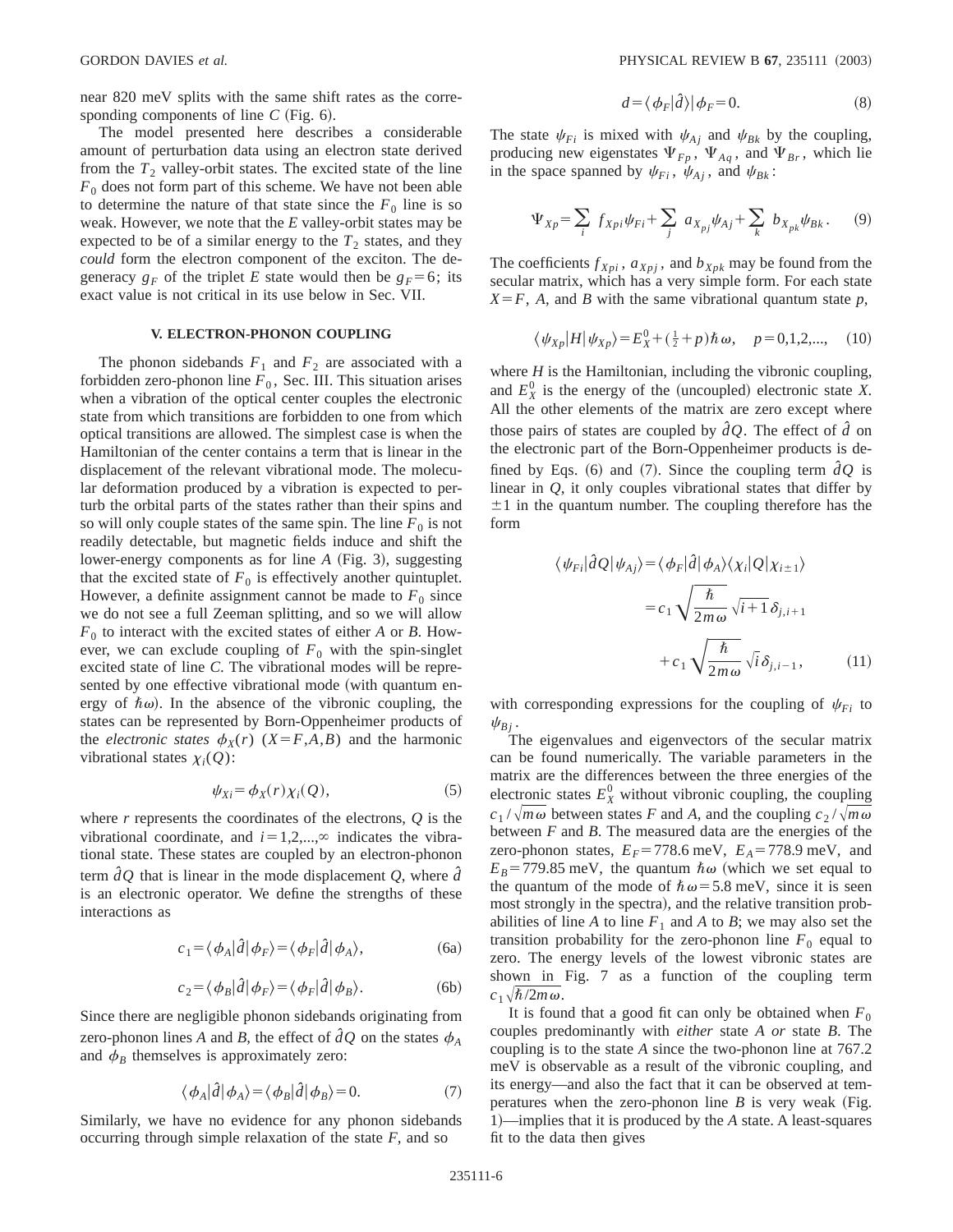

Coupling (meV)

FIG. 7. The energies of the lowest vibronic levels of the electronic states *F, A*, and *B* as a function of the coupling  $c_1\sqrt{\hbar/2m\omega}$ , calculated with  $c_2/c_1=0.06$ . The phonon energy has been taken as 5.8 meV. The vertical dashed line shows the value of the coupling that gives the best fit to the energy separations of  $F_0$ ,  $A$ , and  $B$ . The resulting predicted spectrum is shown by the simulated spectrum at the bottom of Fig. 1. The ground vibronic states are assumed to involve harmonic vibrations of the same 5.8-meV quantum.

$$
c_1 \sqrt{\hbar/2m\omega}
$$
 = 4.2 meV,  $c_2/c_1$  = 0.06, (12)

and the energies of *F, A*, and *B* in the absence of vibronic coupling are obtained as  $E_F^0 = 781.5$  meV,  $E_A^0 = 782.2$  meV, and  $E_B^0 = 779.7 \text{ meV}.$ 

The photoluminescence band shape, calculated for *T*  $=4.2$  K, is shown in Fig. 1. It is very similar to the measured spectrum with the exception that the line  $F_2$  is omitted, since our model uses only one mode. The coupling produces a strong one-phonon transition  $F_1$  associated with the zerophonon line  $F_0$ , but one-phonon transitions from both *A* and *B* are forbidden. The weak coupling between the states *F* and *B* leads to undetectable two-phonon transitions from the *B* state. The calculation shows that the phonon line at 767.2 meV  $(A_1^2)$  reported as a local mode with energy of 12 meV,<sup>15</sup> in fact, is produced by a two-phonon transition involving the 5.8-meV mode and occurs as a consequence of the electronphonon coupling between states *A* and *F*.

In this section we have seen that the luminescence band shape is unusual in that the phonon sidebands are not linked directly to the dominant zero-phonon lines. This type of vibronic coupling appears to have been reported for only one



FIG. 8. Photoluminescence spectra recorded from samples doped with single isotopes of  $107$ Ag or  $109$ Ag. The main figure shows the effects on the one-phonon lines  $F_1$ ,  $A_1^2$ , and  $F_2$ . The inset shows the effect on the lines *A, B*, and *C*, in agreement with Ref. 20.

other point defect in silicon.<sup>25</sup> We have shown that the spectral shape is produced by a vibronic interaction between the lowest observed state  $F_0$  and the next observed state A. Confirmation of the model would be provided by an independent assessment of  $c_1$ . From Eq. (12), evaluation of  $c_1$  requires knowledge of the effective mass *m* of the vibration. This information is provided by isotope doping.

## **VI. ISOTOPE EFFECTS**

Henry *et al.*<sup>26</sup> have shown that doping with Ag can result in optical centers formed from accidental impurities. Figure 8 shows the effect of doping with single isotopes of Ag, rather than with natural silver, which has an isotopic composition of  $^{107}$ Ag: $^{109}$ Ag=52:48. Both the zero-phonon lines and one-phonon sidebands are observed at higher energy in <sup>109</sup>Ag than in <sup>107</sup>Ag, with the energy separation of *A* and  $F_1$ decreasing by  $0.09 \pm 0.01$  meV and that of *A* and  $F_2$  decreasing by  $0.16 \pm 0.1$  meV. The zero-phonon shifts could be caused by different lattice strains, but taken together with the significantly greater one-phonon shifts, the data unambiguously demonstrate the presence of at least one Ag atom in the optical center.

With natural Ag, the modes that produce the bands  $F_1$  and  $F_2$  have well-defined quanta of  $E_1 = 5.8$  meV and  $E_2$  $=14.6$  meV (Sec. III). If we assume that the zero-phonon level  $F_0$  changes with isotopes in the same way as the closely adjacent line *A*, then the fractional changes in phonon energies are  $\Delta F_1 \sim -0.012$  and  $\Delta F_2 \sim -0.01$  from <sup>107</sup>Ag to  $109$ Ag. A very simple model of a heavy ion vibrating in a lattice shows that the frequency of vibration is approximately inversely proportional to the mass difference  $\Delta M$  of the heavy  $(Ag)$  ion and the host lattice  $(Si)$   $(Ref. 27)$ ; this model provides a qualitative understanding of the resonance modes of heavy ions in diamond.<sup>28</sup> Applied to <sup>107</sup>Ag and <sup>109</sup>Ag in <sup>28</sup>Si, it gives a fractional shift of  $-0.012$ , consistent with the observed changes.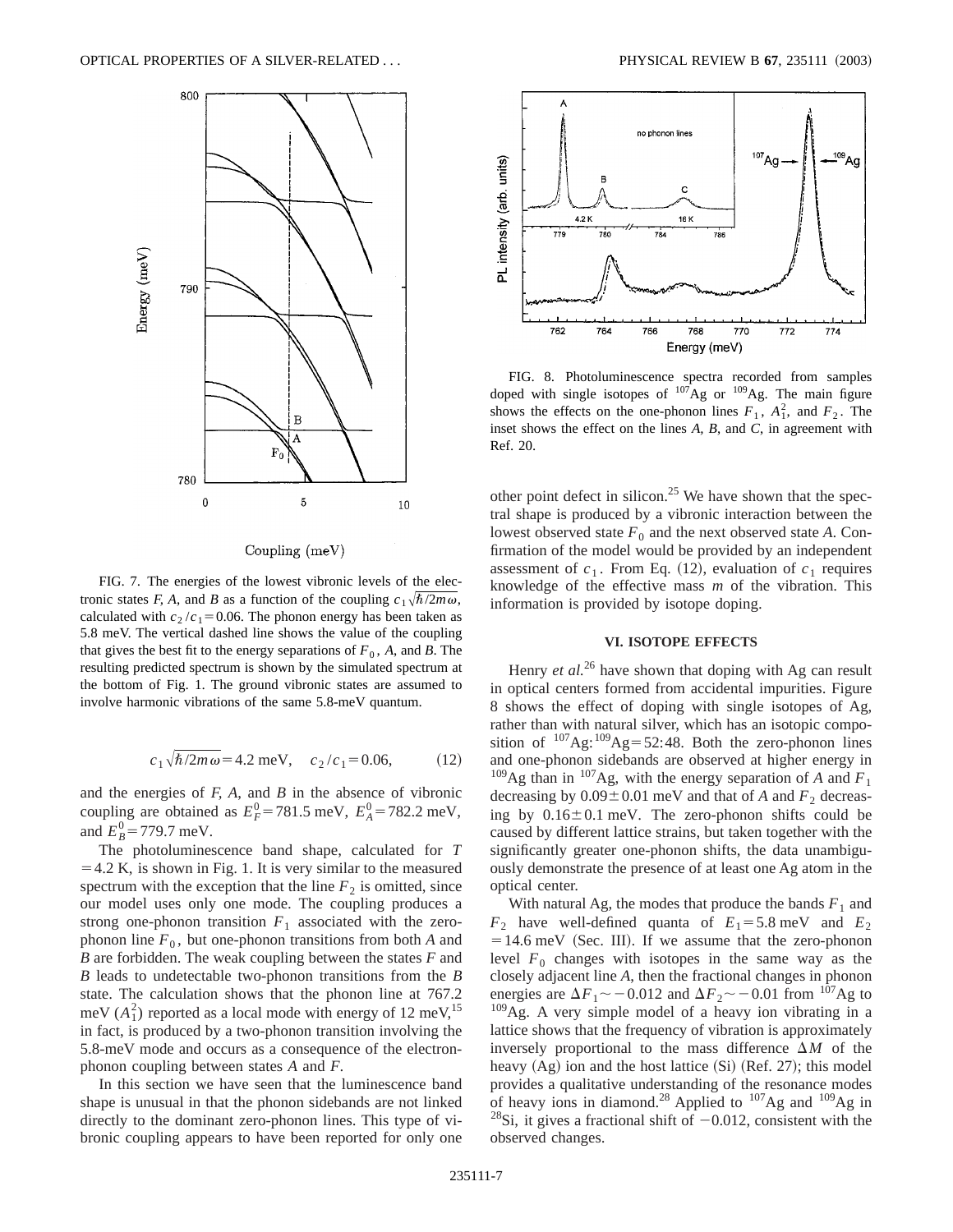The appropriate mass to use in evaluating  $c_1$  is therefore that of the Ag atom. Then,

$$
c_1 = 1.1 \times 10^{-10} \text{ J/m.}
$$
 (13)

Converting  $c_1$  to strain,

$$
c_1' = bc_1 = 0.2 \text{ eV/strain}, \tag{14}
$$

where  $b$  is the interatomic spacing of the Si crystal  $(0.234)$ nm). Strain parameters in silicon are typically of the order of 1 eV/strain, confirming that  $c_1$  has a sensible order of magnitude. The line  $F_0$  is induced by stresses applied along the  $\langle 111 \rangle$  and  $\langle 110 \rangle$  directions, but not the  $\langle 001 \rangle$  direction, Fig. 5. This suggests that the shear stresses  $s_{yz} + s_{zx} + s_{xy}$  of Eq. (4) couple  $F_0$  to *A*. The coupling cannot, in practice, be determined from the data in Fig. 3. However, the value of the shear parameter  $A_2 = 3.7$  meV/GPa corresponds to a strain parameter of  $c_{44}A_2=0.3$  eV/strain, again of a similar magnitude to  $c'_1$ .

#### **VII. THERMAL QUENCHING OF THE LUMINESCENCE**

Figure 9 shows, as functions of temperature, the luminescence intensity integrated across all the band (triangles) and the radiative decay times of lines  $A$  (squares) and  $B$  (crosses), measured in independent samples. As the temperature increases to  $\sim$ 35 K, the total intensity increases with the in-



FIG. 9. The intensity (arbitrary units) of the total luminescence from the band as a function of temperature is shown by the triangles. The temperature dependences of the measured radiative decay times of lines *A* and *B* are shown by the squares and crosses, respectively. The lines are the least-squares fit of Eqs.  $(15)$  and  $(16)$ .

creasing population of state *C*, from which transitions are strongly allowed (Sec. III). The decrease at high temperature occurs generally for luminescence centers in silicon, Sec. I. We know from Sec. III that all the excited states of the center reach thermal equilibrium before the photoluminescence transition occurs and so the intensity is expected to follow

$$
I(T) \approx \frac{I(0)[1+\sum_{i}(\tau_{F}g_{i}/\tau_{i}g_{F})\exp(-E_{i}/kT)]}{1+\sum_{i}(g_{i}/g_{F})\exp(-E_{i}/kT)+ (g/g_{F})T_{3/2}\exp(-E_{a}/kT)}.
$$
\n(15)

Here the sums are over all the states  $i=A$ ,  $B$ , and  $C$  and  $1/\tau_i$  is the mean transition probability for the radiative transitions originating each of the  $g_i$  degenerate states of the state at an energy  $E_i$  above  $F_0$ . The thermal quenching of the excited states has an activation energy  $E_a$  and an effective degeneracy of  $(g/g_F)T^{3/2}$  relative to state  $F_0$ .

 $\overline{\phantom{a}}$ 

The decay times as measured for lines *A* and *B* from 4 to 50 K are also shown in Fig. 9. Lines *A, B*, and *C* decay exponentially with time after a pulse of excitation. Since their excited states are in thermal equilibrium, Sec. III, their decay times are equal at each temperature. Corresponding to Eq.  $(15)$ , the decay time  $\tau$  is given by

$$
\frac{1}{\tau(T)} = \left(\frac{g_F}{\tau_F}\right) \left[\frac{1 + \sum_i (\tau_F g_i / \tau_i g_F) \exp(-E_i / kT) + (r_g / g_F) T^{3/2} \exp(-E_a / kT)}{1 + \sum_i (g_i / g_F) \exp(-E_i / kT) + (g / g_F) T^{3/2} \exp(-E_a / kT)}\right].
$$
\n(16)

Here the term *r* determines the rate of ionization into the continuum.

In Eqs.  $(15)$  and  $(16)$ , the values of  $E_i$  are known from the optical spectra, and  $g_F=6$ ,  $g_A=5$ ,  $g_B=3$ , and  $g_C=1$ , from Secs. IV and V. From the measured ratio of the probabilities of transitions *F*, *A*, and *B*, Eq. (1), we know the ratios  $\tau_F / \tau_A$ and  $\tau_B / \tau_A$ :  $\tau_F / \tau_A = (I_A g_F / I_F g_A) = 1.8$  and  $\tau_B / \tau_A$  $=(I_{A}g_{B}/I_{B}g_{A})=0.9$ . The thermal-quenching energy  $E_{a}$  is best found from the luminescence data. It is not sensitive to the other parameters, and a least-squares fit gives  $E_a = 33.3$  $\pm$ 1 meV. This value is in agreement with the threshold of photoionization from the excited states  $E_a = 33$  meV (Ref.) 29)]. It is also comparable to the value of  $41.7 \text{ meV}$  for the binding energy relative to state *C*, derived indirectly by assuming that the transition at 816 meV involves an effectivemass electron in a  $2p_0$  state, which can be compared to the energy levels of a donor.<sup>17</sup> The value of  $E_a$  has been fixed at 33.3 meV. A least-squares fit of Eqs.  $(15)$  and  $(16)$  to all the data in Fig. 9 can now be made with five adjustable parameters. They are determined as  $\tau_A = 1020 \mu s$ ,  $\tau_C = 6.3 \mu s$ , *g*  $=$  490 K<sup>-3/2</sup>, and *r*=435, plus the physically insignificant  $I(0) = 60$ . Variations in the fitting strategy can change  $\tau_A$  and *r* by 50%, while  $\tau_c$  and *g* appear to be stable to  $\pm 10\%$ . Radiative decay times in the microsecond range are typical for centers in silicon with diffuse excited states. From the parameters, we have  $I_F/I_C = (g_F \tau_C)/(g_C \tau_F) = 0.02 \pm 0.01$ , confirming the value in Eq.  $(1)$ .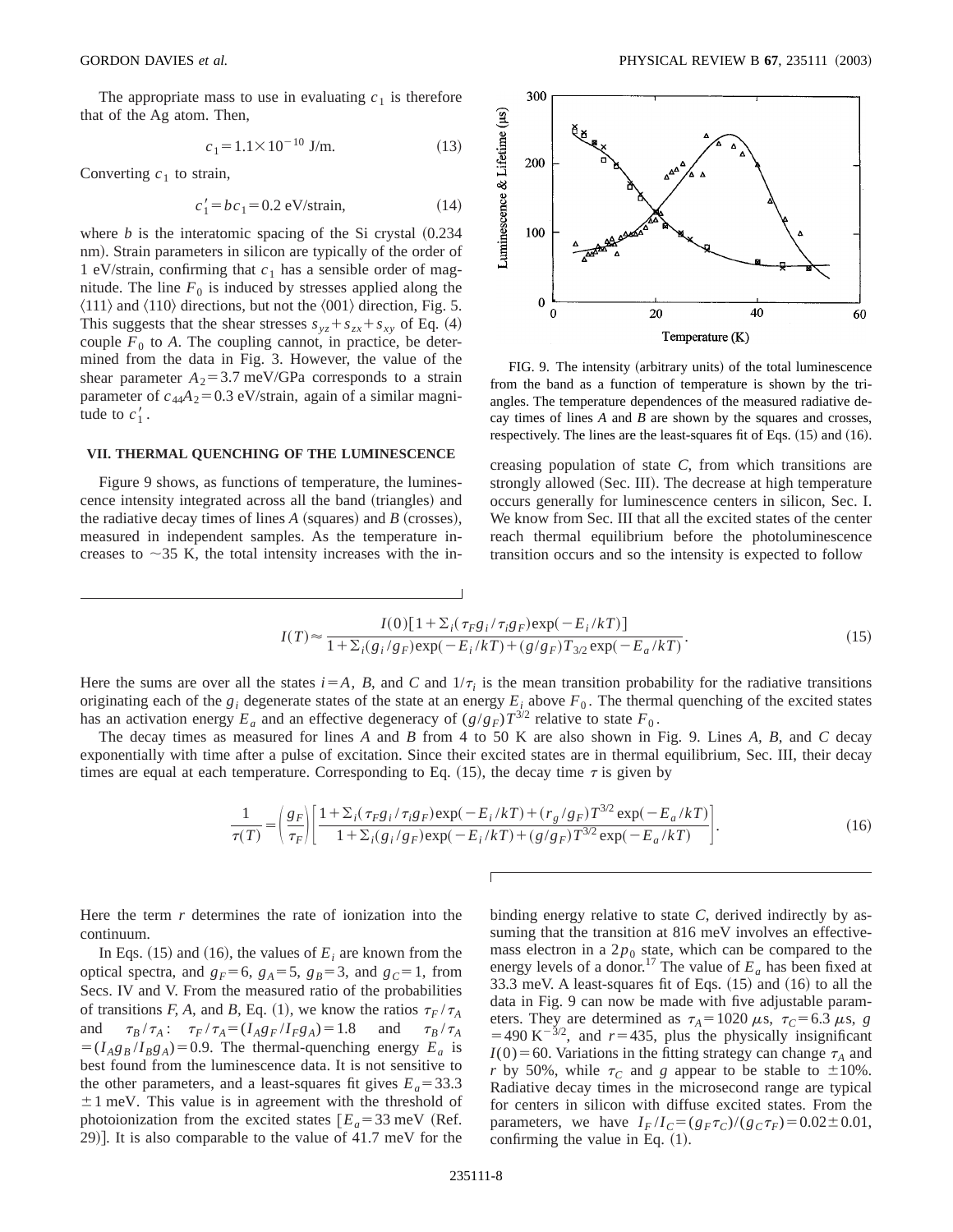TABLE I. The effects of stress and magnetic fields on a  $T_2$  state coupled to spin 1.

| $H_{\rm so}+V$         | $ 1\rangle 1\rangle$ | $ 1\rangle 0\rangle$                                                                                                      | $ 1\rangle -1\rangle$ | $ 0\rangle 1\rangle$ | $ 0\rangle 0\rangle$                                                                                 | $ 0\rangle  -1\rangle$ | $ -1\rangle 1\rangle$ | $ -1\rangle 0\rangle$                                                                   | $ -1\rangle   -1\rangle$ |
|------------------------|----------------------|---------------------------------------------------------------------------------------------------------------------------|-----------------------|----------------------|------------------------------------------------------------------------------------------------------|------------------------|-----------------------|-----------------------------------------------------------------------------------------|--------------------------|
| $ 1\rangle 1\rangle$   |                      | $z + z'$<br>+ $\lambda - Cs_{\theta}$ - $\frac{1}{\sqrt{2}}(x+iy)$ $\sqrt{3}Cs_{\epsilon}$ $\frac{1}{\sqrt{2}}(x'+iy')$ 0 |                       |                      |                                                                                                      | $\overline{0}$         | $\overline{0}$        | $\boldsymbol{0}$                                                                        | $\boldsymbol{0}$         |
| $ 1\rangle 0\rangle$   |                      |                                                                                                                           |                       |                      | $z' + 2Cs_{\theta}$ $\frac{1}{\sqrt{2}}(x+iy)$ $\lambda$ $\frac{1}{\sqrt{2}}(x'+iy')$ 0              |                        | $\overline{0}$        | $\boldsymbol{0}$                                                                        | $\boldsymbol{0}$         |
| $ 1\rangle -1\rangle$  |                      |                                                                                                                           |                       |                      | $z'-z$<br>$-\lambda-Cs_{\theta}$ 0 $\lambda$ $\frac{1}{\sqrt{2}}(x'+iy')$ 0                          |                        |                       | $\overline{0}$                                                                          | $\boldsymbol{0}$         |
| $ 0\rangle 1\rangle$   |                      |                                                                                                                           |                       |                      | $z - Cs_{\theta}$ $-\frac{1}{\sqrt{2}}(x+iy)$ $\sqrt{3}Cs_{\epsilon}$ $\frac{1}{\sqrt{2}}(x'+iy')$ 0 |                        |                       |                                                                                         | $\overline{0}$           |
| $ 0\rangle 0\rangle$   |                      |                                                                                                                           |                       |                      |                                                                                                      |                        |                       | $2Cs_{\theta}$ $\frac{1}{\sqrt{2}}(x+iy)$ $\lambda$ $\frac{1}{\sqrt{2}}(x'+iy')$ 0      |                          |
| $ 0\rangle  -1\rangle$ |                      |                                                                                                                           |                       |                      |                                                                                                      |                        |                       | $-z-Cs_{\theta}$ 0 $\lambda$ $\frac{1}{\sqrt{2}}(x'+iy')$                               |                          |
| $ -1\rangle 1\rangle$  |                      |                                                                                                                           |                       |                      |                                                                                                      |                        |                       | $\frac{z-z'}{-\lambda-Cs_{\theta}}$ $-\frac{1}{\sqrt{2}}(x+iy)$ $\sqrt{3}Cs_{\epsilon}$ |                          |
| $ -1\rangle 0\rangle$  |                      |                                                                                                                           |                       |                      |                                                                                                      |                        |                       | $-z'+2Cs_{\theta}$ $\frac{1}{\sqrt{2}}(x+iy)$                                           |                          |
| $ -1\rangle -1\rangle$ |                      |                                                                                                                           |                       |                      |                                                                                                      |                        |                       |                                                                                         | $+\lambda - Cs_{\theta}$ |

We can now clarify why in our fitting procedure we first obtained the quenching energy *E* from the luminescence intensity. If there was no quenching, the luminescence would increase and saturate as state *C* became populated. The quenching therefore has a major effect on the total luminescence. In contrast, it has a smaller absolute effect on the lifetime, which is already severely reduced by the relatively short lifetime of the excited state of line *C*. By combining the data, we can estimate the rate of thermal ionization, which does not appear to have been presented for any pseudodonor in silicon. In Eq. (16) the term  $(r_g / \tau_F) T^{3/2} \exp(-E_a / kT)$  represents the thermally activated quenching of the luminescence, which consists of a Boltzmann term and the usual preexponential, which is temperature dependent. At 50 K, the prefactor has the value  $4\times10^{10}$  Hz, surprisingly slower than the frequency ( $\sim 10^{12}$  Hz) of the dominant 5.8-meV phonon.

#### **VIII. SUMMARY**

We have reported the results of a detailed phenomenological study of the optical properties of a silver-related center in silicon. Perturbations of the optical transitions by uniaxial stresses and magnetic fields have been accurately described in terms of an effective-mass electron, orbiting the center in a triply degenerate orbital state in effectively  $T_d$  symmetry, and a tightly bound hole, which has its angular momentum quenched by the local trigonal field of the center (Sec. IV). These particles couple through their spin. At a slightly lower energy than these readily observed states, a state exists from which optical transitions are strongly forbidden, but which is phonon-coupled to the other electronic states. As a result, the vibronic sidebands observed at low temperature derive from the forbidden zero-phonon line  $(Sec. V)$ . Using an effective mass for the vibrational mode derived from isotope data (Sec. VI), we have shown that the required magnitude of the electron-phonon coupling is of a reasonable magnitude. With this energy-level scheme, the total luminescence and the radiative decay time have been fitted over the temperature range 4–50 K, and it has been shown that the data can give an estimate of the time taken to thermally ionize an electron from an effective-mass state (Sec. VII). A highly detailed phenomenological understanding of the optical properties can therefore be achieved, even though the molecular structure of the core of the center has not been determined.

#### **ACKNOWLEDGMENTS**

M.Z. thanks the Overseas Research Student Award Scheme, the K C Wong Education Foundation, and The Henry Lester Trust Ltd. for financial support. M.Z.I. thanks the Commission of European Communities for the support as a visiting scientist to Kings College London. This work was supported by the Engineering and Physical Sciences Research Council.

#### **APPENDIX**

Table I gives the effect of stress and magnetic fields on a  $T_2$  state coupled to a spin of 1. The matrix is ordered as